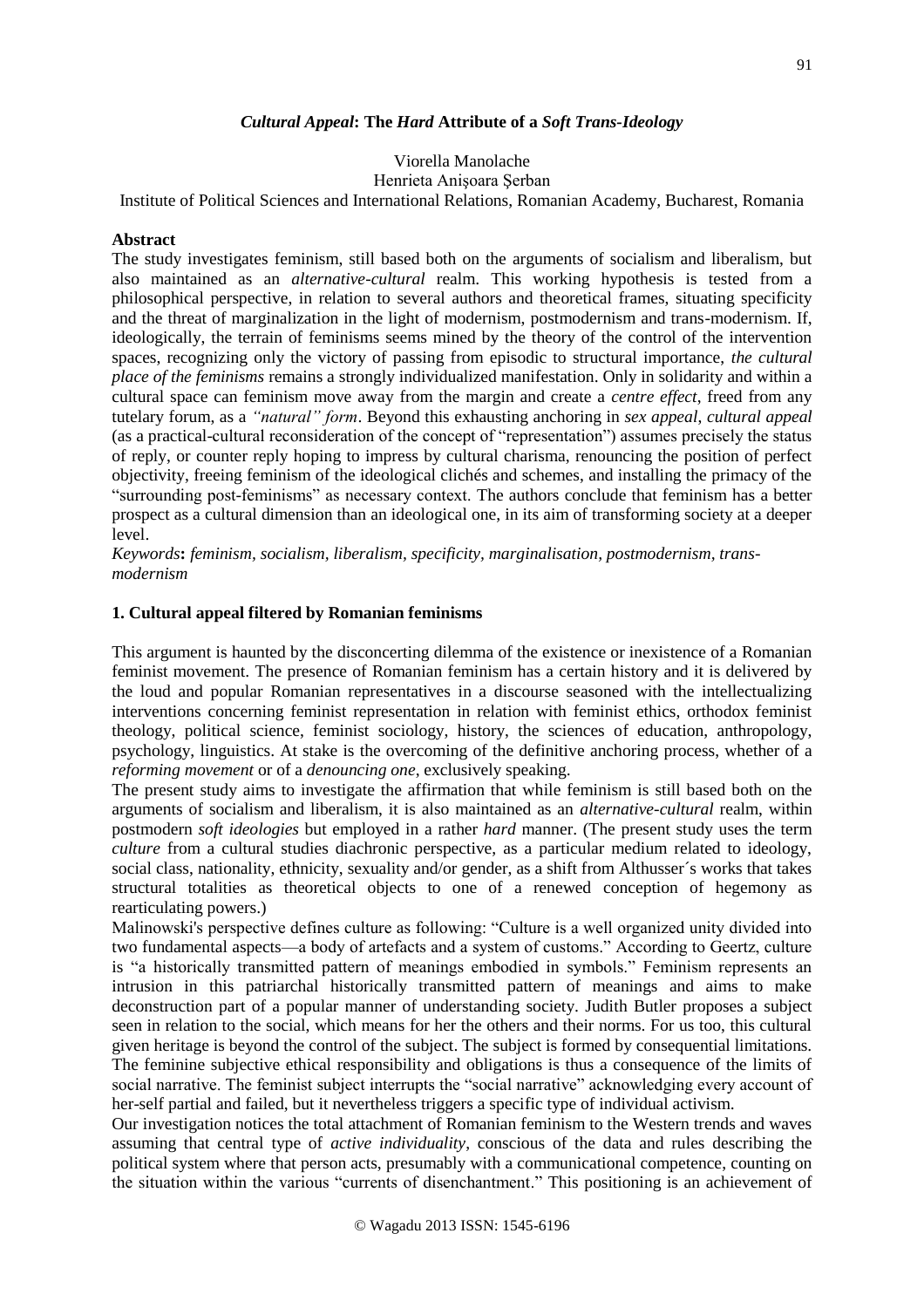subjectivity and engendered identity (in the cultural and politic apprehensions and not the sexual and physiological ones); a subjectivity which does not vindicate a right to equality, but a *right to specificity*.

The topic is rather outdated in all its genuine or disguised aspects, with the claims of localization or de-centring, the feminist subject is to a certain extent always under the shadow of marginalization. This remains, in Genettian terms, a *specification* and less an effective *prescription* of the *weak model*  to which it belongs, impossible to place inside a scheme of unidirectional and hierarchic inclusions. Thus, an approach of reconsideration of the openings (and limits) of a marginalizing philosophical space envisions *a network of oppositions creating, as a consequence, a constellation of centres and sub centres*. From a moral and political perspective we understand that if *hard thought* presupposed the victory of one of the elements found in opposition, the *weak thought* leads toward a dissolving into irenic approaches, and consequently, tolerance.

Within the limits of this tolerance, following the intellectual trail of the debate initiated and hosted by *Free Inquiry,* one could (re)invest feminism as a *hard* attributed *soft* ideology, with the stake of the *action cultural program*. This statement is (re)placed within the tradition of continental and analytical philosophy (via Brentano – Husserl or Frege) may offer a *cultural answer* to the attempts of investigating feminist philosophy from the perspective of marginality and as a *weak* theory, and in relation to questions such as representation, philosophical relativism, articulation of a discourse astray from the "serious" rules of the masculine (masculinising) text (see Rosi Braidotti or Clifford Geertz).

Overcoming this false pretext – of conferring feminism the "maternity" of *hard* systems∕ manners of thought – *the hypothesis launched and assessed by this study considers that feminism has to remain an alternative, mature and equidistant movement as well from socialisms as from liberalisms, nevertheless loaded with cultural and political stakes*. Beyond this temptation of a "regulation of difference," the novelty of this study stays in the affirmation of a "principle of reversibility," as a subjectifying cultural and political alternative of the power relations, contesting the "natural" and "apolitical" alternatives.

The canonical assessments refers to the fact that if feminists, of any description, are to eliminate patriarchy and substantially reform social and cultural norms they - first and above all - have to conquer political power. Without it, feminists and like-minded activists would not be able to pass the laws and the rules that would force those in society who will resist social transformation to change their ways. In fact, the argument of the present study - *that within cultural space feminism can move away from the margin and create a centre effect* – refers exclusively, to a form of reacting, philosophically and politically, in order to conquer a solid grounded position and not to obtain political, social, economic rights, in fact to check out a modernist agenda. This affirmation is a pondered one, in the light of the postmodernism effects of re-positing towards the great narratives, deconstructing the centered/masculine discourse, that of instabilities, and fulfilling *a soft agenda,* etc. Postmodernists and cultural feminists are known for their advocacy of subjectifying endeavours and

cultural approaches to issues of power. To the extent where there is a particularizing context of Eastern Europe and, especially, Romania, a space of regained "natural state" reconceptualising after the '90s the role of the self and individual in democracy, the novelty of this study stays in the cultural studies' perspective on feminism.

The principle of reversibility as a self-interested calculation can be invested with a multi-faced interpretation, pressuring the *ethics of care* from outside morality, leaving space for a Kantian particular cognitive ability in order to give the proper answer to the immediate decisional context. Extracting reversibility from metaphysics' formula of searching fundamental statements about existence and change, this indicates that a real (causal) process relating changes of any nature (physical, mental) and any sort (quantitative, qualitative, and substantial) reverses the order of its action, influence, operation or products. The present study identifies the process of causality as an intersection of trajectories corresponding to a homogeneous process, noticing that a reversible process is a cyclical one of interrelating objects-substances- things.

The article is divided in subchapters related to one another and approaching the cultural appeal, noticing the overcoming of the incomplete stages (trough feminisms ∕ post-feminisms) and accepting cultural appeal as a trans-feminist "brand."

We have to mention here that this study does not fall for the temptation of *post- soft ideologies* to parade the philosophical and political space seemingly conquered, and particularly not for the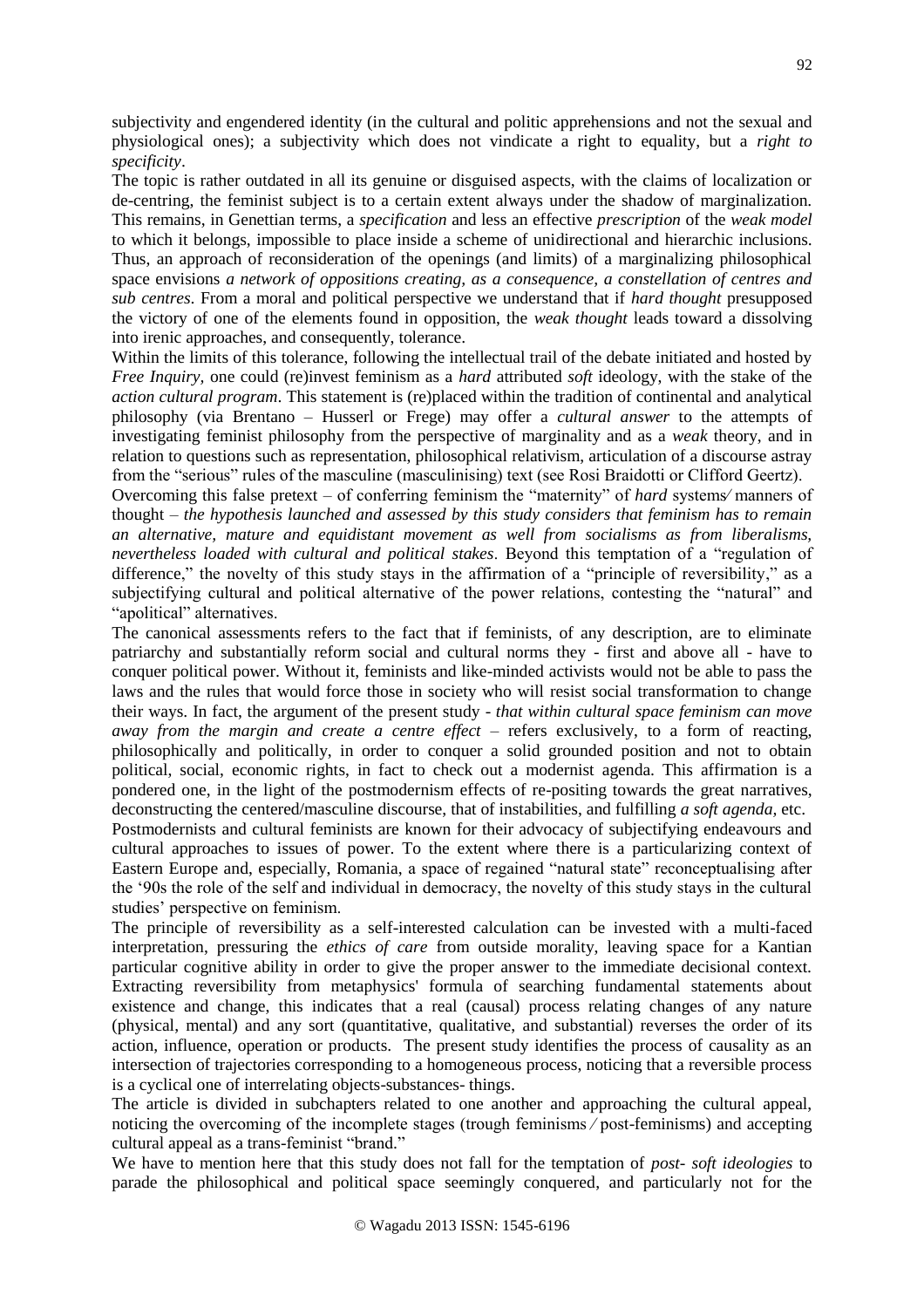arrogant reactions indebted to automatisms, claiming unilaterally the registers of cultural production or/and the authority over meaning. Our approach proposes to sustain the cultural cleavage between the *depersonalized identity* and *subjective products*, provided that the schools of psychoanalytical inspiration place under the question mark even the concept of personality, as a plea for a suppler and more relativistic approach. On the field of feminist studies, according to Kathy Acker (1994), *the*  early *identification, the sublimation, the supra-ego, the sadism* – become marks of the libido, within a joint combination of group processes. This state of affairs relates to identity, to groups' communication organized after the principle one-one-one. Group psychology is relevant in its reference to crowd psychopathology; a diluted nihilism, a new construction of an *antibody*, freed in a Freudian manner from the demonology of the father and injected into the blood vases of the system to form a new skeleton of a novel constructed identity.

Placing the feminist cultural trajectory within a crowded cultural and historical trajectory, marked by moments related to the register of socialism and liberalism (and related to the unfolding rhythm of these intervals), feminism is to be detached from the need to deliver "en gross" critical opinions, adorned by "personal conclusions," as it happens, with few exceptions, also within the Romanian public space.

There is a (relative) Romanian feminist specificity. Romanian feminism is as heterogeneous as the host of Western feminisms is and it is constructed in relation to the great instances of feminist literature. Historically, the waves of Romanian feminism followed a different timeline. The suffrage right for women is granted in Romania since 1938. Communism brought about an important breakthrough, namely, the election of women in power positions. At the same time, communism imposed in Romania the doctrine of the "new man" genderless, undifferentiated and subjected to the pre-established political order. And this Romanian third wave represented actually a setback for feminism. For all Romanians the gendered acknowledgement of reality was forbidden as "anti-system" and outdated. Post 1989, the process of adopting the principles of the European Union, brought about a feminist rhetoric of the equal opportunity rights society and the anti-discrimination legislative previsions overlapping the resilient patriarchal models and mentalities. The "trouble" with Romanian feminism is the avowed adhesion to western feminism, while the deeply ingrained patriarchal processes and mentalities tend to survive as a diffuse package that could be best referred to as "common sense" and nostalgia for the golden age of traditional, pre-communist, "normality."

We can easily notice a gap between the academic and activist feminism and the social indifference to feminist issues as such. The academic feminists are often over trained or considered so by the activist NGOs, who tend to find it difficult to collaborate with them, while the general population consider that the existence of advanced feminist legislation included in the Romanian codes via the European accession is the answer and the end of feminism, too.

However, the argument of this study emphasizes that feminism (self) cultivates, culturally, the (subversive) intention to refuse both the *hard commandment and ideologies*, since it is situated in a *soft manner on its own.* Feminism is thus neither a hard ideology nor a hard philosophy. It legitimates from philosophical, ideological and cultural perspectives possible analogies, opening and access paths, as well of channels of communication among genders. It legitimates a dignity of alterity and delegitimizes the very concept of a secondary gender. In a way, feminism is a project of marginality reconsidered and described again as a progressive taming of things, phenomena and subjects and as an intention to rename alterity as receptor (of the feminist view).

Interpreting the Romanian cultural and feminist projects we notice a centrality of the *saeculum*, as well as of the synchronism principle (of accession to the Western model), of the cultural dimension of feminisms, as well as that of the socialist heritage. The main Romanian feminist cultural sources were the journals *Dochia* (Jassy, 1896-1898), *Românca* (Jassy, 1905-1906), *Viitorul Româncelor*  (Bucharest, 1912-1914), *Unirea Femeilor Române* (Jassy, 1909-1916), *Revista noastră* (1905-1915) or *Cuvântul femeilor*, *Foaia gospodinelor*, *Femeia Română,* etc. Of interest for the current topic is the contemporary relevance of the answer provided in 1923 to the question "*What is feminism?*" as "a movement by which women ask for emancipation through *culture* (our emphasis), by the formation of her personality, consciousness and by the affirmation of her individuality"; "feminism, in a wider apprehension, means that social movement by which women vindicate their participation in the life of the state, to the social life by the exercise of their integral political rights, as well as in all the duties and benefices deriving from these rights."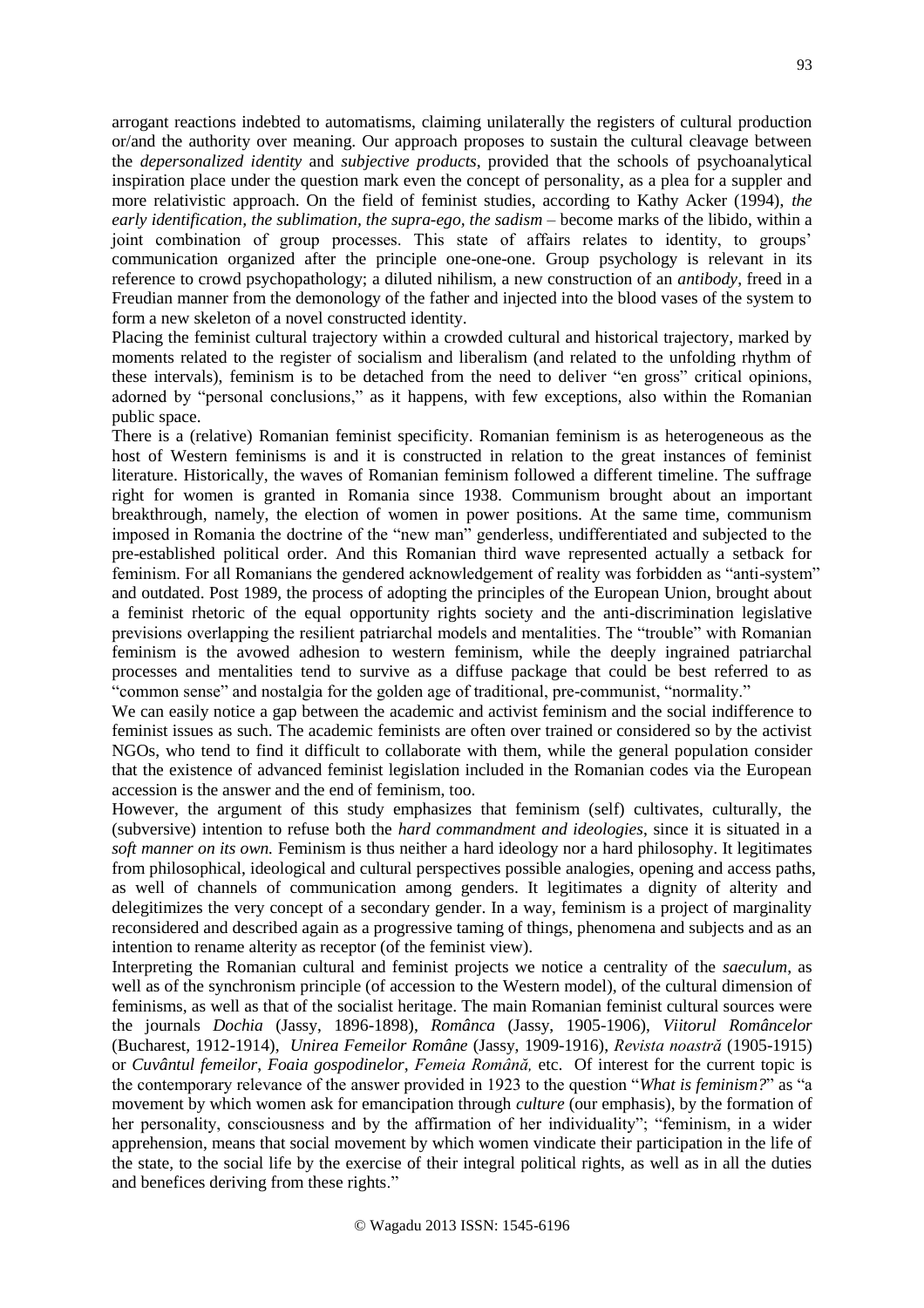Overcoming the (a)flux of the feminist waves, we mention the contemporary partial retrieval of the cultural-feminist intermediated imperatives by the journal of feminist studies *AnALize* (1998–2002). Romanian cultural space remains focused on the multidisciplinary research of the gender issues, treated both theoretically and empirically, but also as concrete preoccupations for the social realties including aspects related to gender for a competent, but not quite specialized public.

Concerning the theories of gender as a manner/modality of the social relations, this relational approach inquires into the status of being affiliated to the institutions producing meaning, and it is not a mere replacement of the determinism of nature with the determinism of culture. Nowadays, the various producers of meaning seem to state that feminism is no longer a priority for the postmodern woman, but this statement is a consequence of the depletion of ideology of its (re)active elements. This affirmation confirms the status of feminism as *alternative ideological and cultural space*, placed *beyond* (*trans*-), by the constancy of the refusal to adopt the masculine cultural model, promoting instead the feminine model, as a counter-weight for alienation a cultural dominant consequence of the rules of the "masculine monologue."

## **2. The overcoming of the incomplete stages: Feminisms ∕ Post-feminisms**

Situating feminism – on the foundation of Mary Astell's (1986) ideas – as a part of political theory that overpasses its limits, C. Pateman (1989) detached feminism from liberalism, socialism or other projects of progress, considering it a distinct project separated from the "masculine" foundation of the contemporary liberal society.

This observation becomes the pretext to discover within the liberal theory a particularly constraining dynamics, emanating illiberal consequences, mark of an implicit sexual contract. Investigating this aspect from the perspective of the rules of power with which masculine discourse operates, Luce Irigaray (1993) overlapped the cultural register on that of political symbolic realm to argue the status of woman as a prisoner within a socio-cultural horizon, delivered on the market as sexualised object.

The assessment of the cultural space brings to the fore a myriad of feminist implications inviting to the rethinking of the feminist ideology. Anne Phillips (1991) denounced the *strong (political) currents*  of contemporary democratic thought – including liberal democracy, participative democracy and civic republicanism – considering that each of these operate with a supposedly gender neutral understanding of the concept of citizenship, which continues to favour men. According to Phillips (1993), we should notice the dominant understanding of political representation in contemporary liberal democracies: the representative organisms are elected to filter the opinions, the preferences and the ideas of their constituent members, considering their sexual, racial or ethnic characteristics irrelevant. The symptoms cannot be too far from the obstinate rendering themes of the gender – race connections, structured into common spaces in the attempt of finding a functional "politics of difference". We have to note that, within these landmarks, starting from the middle of the '80s; feminism consolidated an uncomfortable position within liberalism, to the extent where contemporary liberalism insists to remain a rigid and closed ideology.

These aspects bear clear proof that *nowadays feminisms can* be considered *liberalisms* by the accent on the progress of the individualist values and by the effort of promoting women as individuals, as a reconsideration of the liberal politics of gender emancipation, a reordering originating in late modernity and characterized by the renouncing at the idea of an exclusive masculine and patriarchal society, insensitive to gender issues and minority rights. Feminisms *can* belong to the space of liberalism, just as a result of the emancipation sustained by this current, opposed to the instituted power under the pretext of "objective" neutrality, constantly disinterested in minority rights, which are both morally inalienable and necessary from the pragmatic perspective of increasing political participation – a stringent aspect of the functioning of democracy.

Anchoring this clarifying theme on the "soil" of philosophy, in an interview for *LA Weekly* with Jacques Derrida by Kristine McKeena (2002), Derrida answered the question "Why aren't women philosophers?" denouncing the *de facto* state of our human universal society, considering the very philosophical discourse a structure which "marginalizes, suppresses and reduces to silence women , children, animals and slaves." Within his position Derrida confirms the existence of a cultural space of thought neighbouring and maybe basic for philosophy – "there were great women among the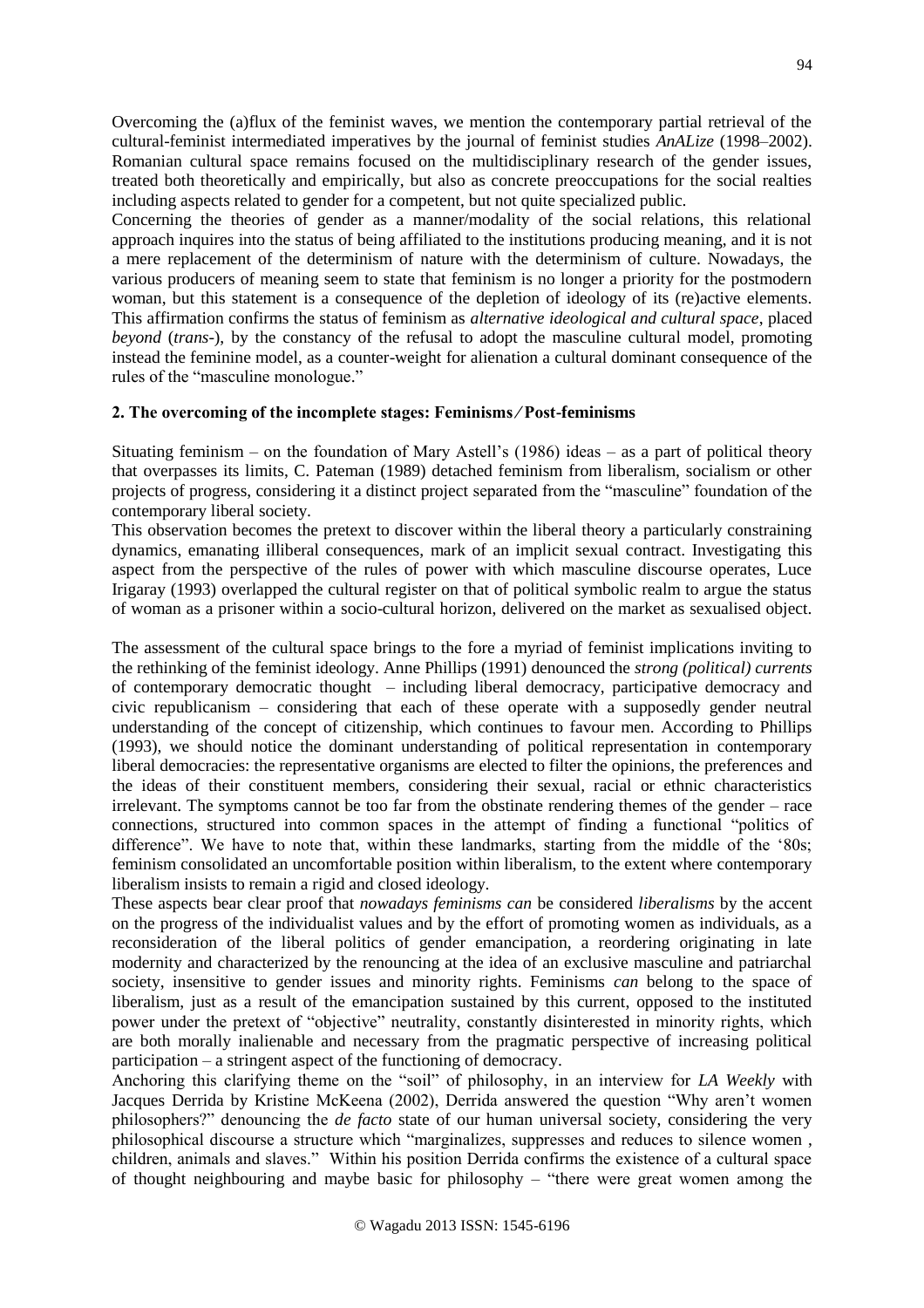thinkers" – overcoming philosophy as just a "particular manner of thinking among other manners of thinking." Thus it is not at all surprising the unrestrained adhesion of the philosopher to the open beliefs of the feminine cultural space – "I am the ally of the feminine culture" – a space that is not really engaged in philosophy, where Derrida relied on the deconstruction of the phallocentrism and on the positioning of deconstruction in the centre of his philosophical discourse.

There is a feminist cultural assault on the philosophical, political, social and economic landmarks which are apparently closed; in this respect, feminism is delivered as a *reforming ideology*, a cultural project which does not aim necessarily at the conquest of political power, yet insisting for legitimacy. Wilson E. and A. Weir (1968) show that "feminism brings together many theories, as it is not only one discrete theory or a unique and coherent approach concerning the political subordination of woman. It is rather a political engagement – to confer women their real value. It is not even possible to sustain that it is an engagement toward equality, as long as feminists argued and argue the importance of the separation of the spheres of influence, emphasizing rather the complementarities than the equality."

The present study attempts to avoid the well-known conceptual trajectory (be it biological of Greek genesis, of the Amazons, or the materialist individualist feminism, of the "great revolution" associated with the  $19<sup>th</sup>$  century dome, or even, the radical feminism during 1967-1975, with the entire constellation brought about by the concretization of a paradisiacal model of social-matriarchal society), reaffirming these *cultural-creative feminisms*, beyond the gains of the feminist epistemology, within Habermas' critical and emancipative niche modus: the world can be known and "exposed" through language. The theme of the *place* and that of the *dislocation* through language is present also in the interventions of the *postcolonial feminist discourse,* with reference to the critique of domination and exploitation of the *Other*, differentiated from a cultural standpoint.

The affirmation "there is no such thing as feminism, but feminisms" is a mark of the parting of the ways with the conceptualization of feminism as political ideology built around *women* as a distinctive social group, as life *experience*, as manner of sharing common feelings and opinions and as common experience of *oppression* (with different degrees of intensity). In a *weak* meaning, feminisms are all expressions of the renegotiated multiplicities of roles and symbols, of relativist attitudes type "*anything goes*" and of the instituting policies ("green" policies, new economic policies, etc.). The different versions of feminisms as ideologies (liberal, radical, socialist, etc.) were useful stages for creating an awareness of the shared experiences and their criteria of validation, as well as of their limited solutions. Feminism is seen as a heterogeneous whole with a ramification structure, from a common body of thought consisting in the reconsideration of woman and the world she lives. The concepts of "woman" and "world" are refused as given products of male traditional thought, or at least re-discussed and reinterpreted. From this perspective, we can understand all this diverse feminist philosophy, epistemology and ideology with a unitary dimension. This is a re-comprehension of the human being and of the world from a renewed non-patriarchal standpoint, with the result of modification or replacement of the previous views.

There are interventions contesting the possibility of reducing feminism to ideology, or to an ideological nucleus. On the one hand all ideologies borrow from philosophy their legitimating elements of world description, although it is a feminist liberalism, republicanism, conservatism, communitarians and a feminist socialism. But even the feminist policies and the activism for feminist rights do not aim first and foremost at the seizure of power, but rather at a reforming infusion of feminist philosophical views into the social practices and into *the popular culture*.

Considering the universal philosophical aspiration, feminism can be either seen as philosophy or it can be included *in* philosophy: "Here we revisit the question of the appropriateness of a universalist aspiration in philosophy, and we arrive at the heart of that aspiration: the idea that philosophy is specially placed to reveal the necessary aspects of human practices. If a philosopher discovers that a given practice – an epistemic or an ethical practice, for instance – exhibits a necessary dependence on operations of power, then an eminently respectable sort of philosophical truth will have been revealed: a necessary truth about that sort of practice (Fricker 1998). Thus the socialized conception of the human subject as a rational–social being (always an abstraction) which is encouraged by the internal conception of feminism's relation to philosophy, is able to produce universalist conclusions of a kind to which the discipline has quintessentially aspired." In the process of finding their own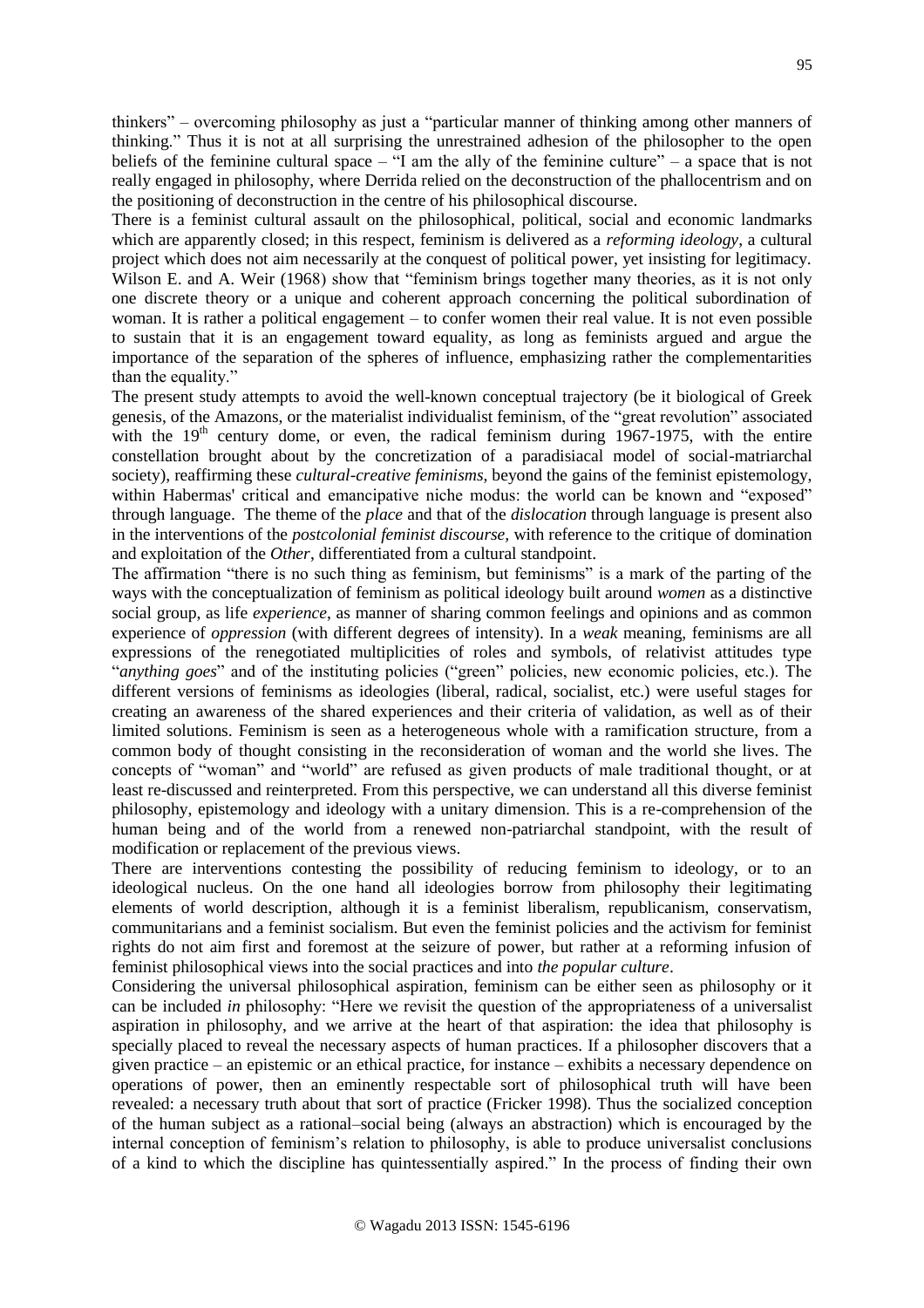voice (Irigaray) women have to better assess and comprehend the ideological, epistemological and philosophical spheres in their own perspectives and at their pace.

This is why this study investigates feminisms as a re-describing body of thought marked by important postmodern contributions. We can identify an interesting double critique in relation to postfeminisms: a feminist and internal one stating that the critique of rationality leads to losing sight of the criteria of objectivity and it renders feminism a mere particular thought and an external one advocating that the critique of rationality forbids the very possibility of reception of the feminist voices. Yet, we can notice that even the more conservative, humanistic and romantic feminism that does not take a clear distance from the superior model of western rationality attempts to correct /complete the model, by the integration of the "feminine" values and characteristics. The feminine "ethics of care" is more a reality that completes and adjusts the masculine "ethics of justice" than a radical alternative to it.

For Michael Freeden (1996), feminism remains closer to the traditional ideologies than the adepts admit, even when it does not insist on the political and on the more general social–human engagements. The concept of *cultural feminisms* in the present study envisions the importance of the infusion of feminist philosophy into social practices: the principle of multiple identities (forged in social and political particular contexts) imposes the feminist culture as a strengthening factor for the social fabric firstly through an increased awareness toward gendered relationships. From this perspective, what we investigate, a *feminism of cultural alterity* relies on the increased contemporary sensitivity to what Sherry B. Ortner (1972) called "the secondary status of woman in society" as a "pan-cultural fact", although with specific and diverse cultural conceptions. Our analysis is motivated by the hypothesis that social structures favour a cultural expression of asymmetry, over imposed on the dichotomy domestic sphere vs. public sphere which continues to entertain the conviction that women are closer to nature and domestic sphere, while men are closer to culture and the public sphere in the middle of the processes of domination and transformation. This is why feminisms are closer to many ideologies and especially to the colonial thought, infusing social thought and social practices with elements that represent all various attempts to free a specific genealogy of the collective culture from the burden of inherited patriarchal "colonial" culture through inter- and multi-cultural strategies.

We witness the power of reformation and transformation of the *feminist waves* which we see in comparison with the model of topological transformations of the Möbius Band, as the invisible structures with square faces marked by lack of directionality and enantiomorphism, assembled ∕ coupled in various relatively opposable and relatively complementary manners: *the political wave* – of the *suffragettes*; *the ideological wave* – of a *liberal type*, the foundation and the promoter of more or less contradictory derivates, translated either by *ideology*, or by *activism*; *the cultural wave* – translated by the failure of the postmodern co-involvement of the feminist approaches and their "cast" into the space of *trans-feminisms*.

The critical analysis of liberal democracy confirms the fact that feminism remains engaged into this tense relationship with deliberative democracies, liberalism, civic republicanism and critical theory, offering enough critical arguments for the perspective "closing" describing current liberalism. A similar position is found in case of communitarian or conservatory political philosophies. As a compromising solution: John Horton and Susan Mendus (1999), analyzing the eroded relationship between the public sphere and the private, consider that civic republicanism *can be* able to articulate a feminist alternative solution. This perspective is embraced by Anne Phillips (1993) in her interrogation of the conceptual phrases that are fundamental for contemporary democratic thought ("liberal democracy," "participative democracy," and "civic republicanism"), as she emphasizes also in her interpretation the fact that the private constraints are structuring public involvement.

Her arguments are well founded and sustained to the extent where *civic republicanism* actually offers an alternative to the close debate the liberals and the communitarians, re-describing the realities from the perspective of a (republican) *political community*. This concept is enriched in comparison to the notion of the liberal mainstream and less homogenized and not at all exclusive when compared to the offer of communitarian nationalism. Although diffuse, and situated in dialogue with both liberalism and socialism, *civic republicanism* has a central importance within the realm of contemporary political philosophy, sustained by the victory of liberal democracy, of the critical line drew by the communitarian philosophers and the reserves concerning the re-signification of the notions community, citizenship and the moral purpose of politics.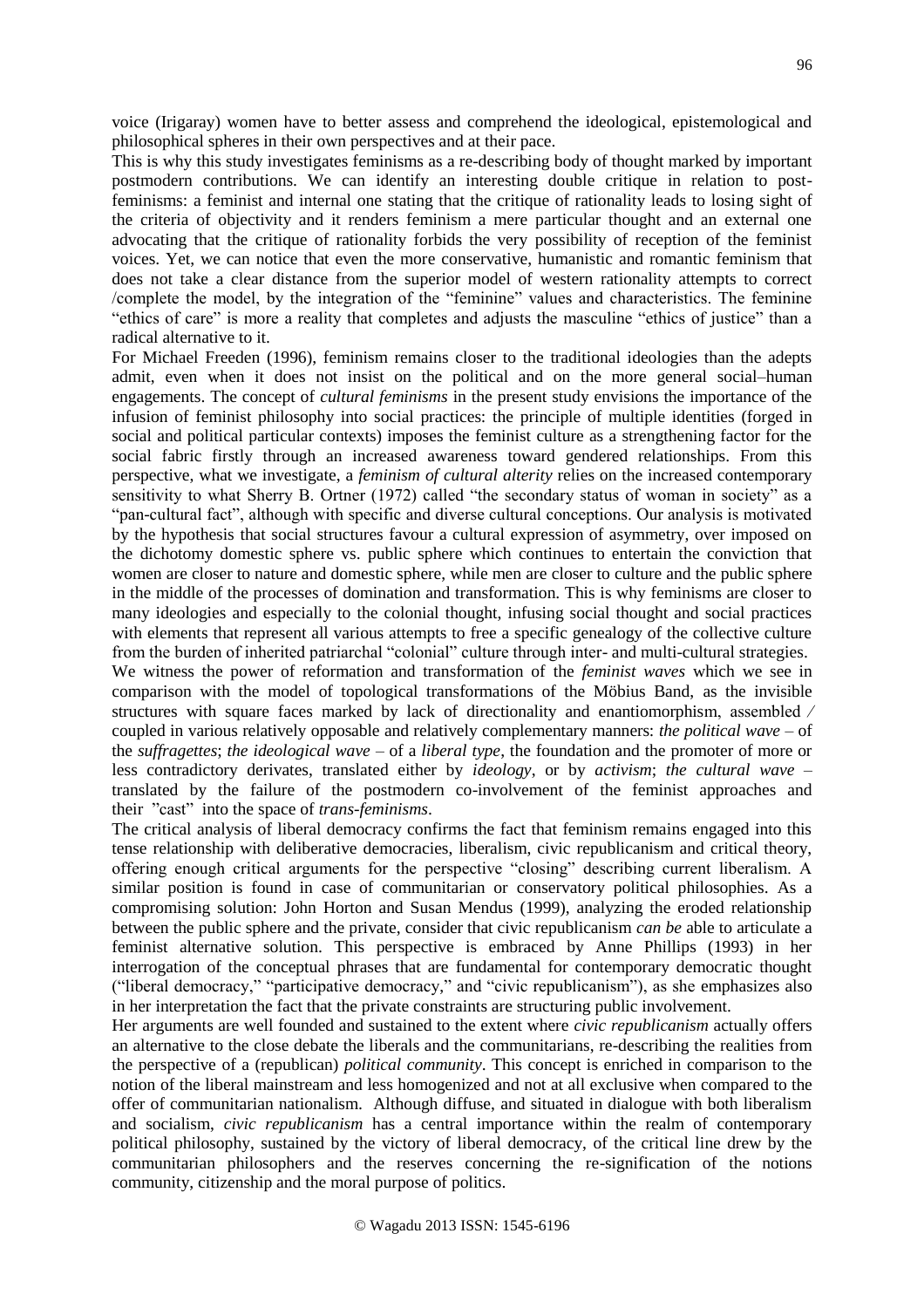However, there are globalizing challenges and new re-evaluative descriptions of the traditionalist forms of the "nation-state" approaching conceptual frames organized around sovereignty, exclusivity, selfishness, indicating that the substance of the ideas of political thought and democracy are basically unthreatened. As a consequence, "republic" should be seen as a "common place" for the reasonable confrontations and for the divergent doctrines, different from the liberal model. A republic should not be organized after masculine principles described as neutral and objective, but a "plural-cultureless," a compromising mixture of complementary elements, whichever appear most reasonable. Bu who decides what is reasonable at a certain time and according to which criteria?

On the background of republican liberalism, there is a homogeneous political community able to accommodate, to borrow and even to update the various versions of multiculturalism and human rights for (minority) groups whichever they might be. Despite the absence of a singular public sphere and "demos", paradoxically, political space seems equipped with modalities to employ a "single deliberative politics" destined for a *multiple "demoi."* From this standpoint, "plural-cultureless" is a version of cultural pluralism coexisting with the reinvention of a minimal set of political values.

This way, republican thought places political freedom within the collective self-determination realm, by the appeal to the dependency of tastes and values on social forms concretely determined. In this context*, civic friendship* can be replaced by solidarity, with all the constellation of meanings supposed by the parting of the ways with the Aristotelian perspective, while approaching the perspective of personal-voluntary relations.

### **3. Feminisms in the alternative space of "trans-"**

Staring from the idea that postmodernism is a dual concept, both *modern* and *premodern,* we notice that within this landscape the cultural spaces have been infiltrated by the ideological involvement of the New Left, presented as "political correctness" that goes from a code of politeness to censorship, with all sorts of intermediary stages aiming to assault the *mythical thought*, the *traditional values*, the *religions*, or the very *western way*. Postmodernism becomes thus ambivalent from a political standpoint, too, through these ambiguous codes, both accomplice and contesting in relation to the closing of the key terms within a parody politics.

Related to the parody use of the "doxification" – a move outside dogmas and as a type of disenchantment – feminism seen as postmodern political movement attempts to explain the crisis of legitimacy described by Lyotard (1993) in terms of patriarchal ideological action, of the oppression of women and of other minority groups. Minority movements, as ecologist and feminism bring to the fore postmodern representations of the self, unveiling a new consciousness about representation, a new understanding of the contexts and of the particularities of the gender experience. These movements attain the aspect of a conscious affirmation, at times contradictory and (self) undermining. The symbolic and cultural meaning of postmodernism in relation to feminism presupposes a ceasing of imitation and a re-conquest of the political realm and mostly of the productive and constructive aspects of the act of representation, in a paradigmatic manner.

From the perspective of another conceptual (pre)fix than "post" and as alternative *trans-modernity,* Rosa María Rodríguez Magda (1989) retrieved the temptation of cultural-political alternatives to return to the strong directions and of modernity: Hegelianism, utopian socialism, Marxism, and mostly "the philosophy of suspicion" (Paul Ricœur, referring to Marx, Nietzsche and Freud).

*Trans-modernity* marks the return, copying and survival of the weak attribute of modernity in its *light* form (by fiction, eclecticism, replacement of models), as a travesty of postmodernity, the latter deprived by its innocent separation from modernity (in the attempt to avoid ending in barbarian cybernetics or media). The access key to this alternative model stays in *trans-justification* and in an overcoming of paradigms, as random complex of pre-imposed strategic situations, by the abandonment of representation and by the sovereignty of the simulation. Ironic toward the Hegelian theses, *trans-modernity* renounces to represent an increase of the absolute and becomes a virtual state by the abandonment of the pyramidal and tree-like structure of the system and by the undertaking of self-multiplications of the interconnected models, within a sort of prolific crystalline structure.

Beyond the trap of the "-isms", *trans-modernism* resists as a cultural attempt of articulating an answer for both modernism and postmodernism, under the imperative: *I answer although I shall be transformed*!, preoccupied b the central position of the dialogue, by integrative ideas and processes,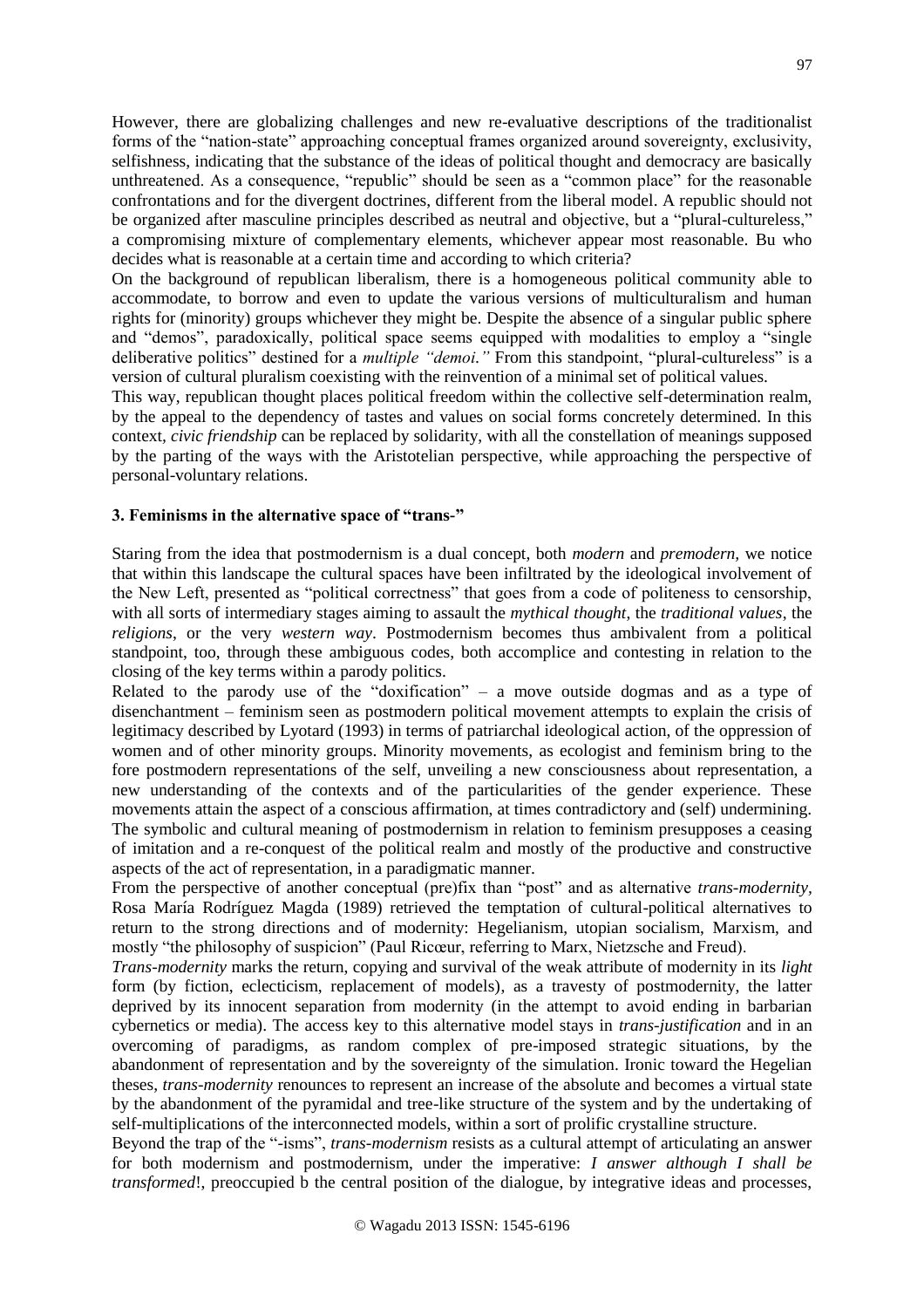characterized by an ecological thought, appreciating diversity in unity, opposing the multicultural to mono-cultural, the *intercultural*, to orthodoxy and heterodoxy, and to the spiritual truth and, finally, opposing to postmodern paranoia, a *metanoia.* 

For James Parker (2001), recent research (from comparative anthropology, performance theory, human evolution, neuroscience, time studies, cosmic physics, ethnology and chaos theory) suggest a (re)consideration of the entire (modern or postmodern) aesthetics and promise the (re)thinking of the entire humanity in a radical manner, too. Trans-modernists sustain collective and normative truth without capitulating in favour of a naturalistic scientific quality, affirming the moral truths of values and virtues, related to the challenges of the postmodern term as a logical extension of modernism or, Anthony Giddens's terms, *as a radicalisation of modernity.*

*Trans-modernism* rejects all the totalising and synthesis types, going around the meta-narratives, similarly to postmodernism. Marxism is thus led *outward*, in the name of democratic socialism, in the hypostasis of viable future. Unlike postmodernism, it does not permit polysemous enterprises, but, in turn, it privileges certain voices to the detriment of other, thus going beyond the postmodern (de)construction. The vitalising meaning of social democracy as a necessity and as pseudo-Keynesian economic mixture becomes the *weak attribute* of *trans-politics*.

Within this context, Riane Eisler (1996) is concerned with the types of private actions that are either protected or not, from the perspective of the right to intimacy or by that generated by the principle of autonomy. Within the same register, Charlotte Bunch (1990) considers that the role of community dedicated to human rights, in the attempt to react and respond to "systematic and brutal" violation of women rights is to overcome the norms defined from masculine perspective, by the examination of the patriarchal predispositions and tendencies and the understanding of women rights as human rights. The governments are to end their political or cultural war against women, each state "having the responsibility to intervene to eliminate the abuse of women rights within its borders and to end the understanding with the forces perpetuating such violations in other countries". Such an imperative is situated by Margaret Farley (1996) under the sign of *sexism*, a concept including attitudes, systems of values and social models that express or sustain dichotomised principles (such as superiority/ inferiority, etc.).

Emphasising the operative concepts of *trans-modernity*, we can notice that it reactivates notions such as *feminism, relation, family* [terms which have in turn as priority the (re)activation of the notions of subculture and supra culture, the capitalisation and improvement of the relationships of affection and the renewed accent on the notion of family], *social ecosophy* – the development of specific practices, tending to modify and reinvent the existential modes of the family, of the urban context and of work. These transformations should take place by a reconstruction of the human assemblies termed as groups, not only by the "communicational" interventions, but also by certain existential mutations of the notion of subjectivity. This leads to the appearance of the *subject-group*, a sort of community, whose institutionalisation remains sufficiently fluid and un-hierarchical to cease blocking the life of the group by rites and conventions, capturing the energy of the subjective forces that are also the source of subjectivity for the global society.

For Anne Phillips (1997), *post-metaphysic* did not lead to the overcoming of metaphysics; *posthistoric* marked neither surmount of history, nor its end; and *post-humanism* did not lead to the overcoming of humanism, converted into neo-humanism. In this view, *postmodern relativisms* are opposed to the *synthesis* in *syncretism*, as a return to tradition, by recovery and re-launching, emphasising an agreement between modernity and newer postmodern trends.

From this perspective of transgressing accents (in the soft context of *post-feminisms*) from the *tensions of the secondary* in relation to the re-evaluation of the effects resented within the realm of strong ideological views, in the search of *outward* (*beyond* borders) cultural tradition, we near two ideological varieties that scan and update the vortex at the core of the conceptual prefix "trans-": the *philosophical-cultural-social version of trans-disciplinarily* and the *ideological-political option of trans-feminism*. We have to notice that both these trends count on postmodern emancipation understood in Vattimo's terms (1995), as a freeing from the homologation imposed from the centre, as emancipation from roots and from traditional foundational values, freeing plurality, and exiting the incidence of the globalising pressures with consequence in cultural limitation, too.

In *philosophical, cultural and social dimensions*, reconstructing the prefix "*trans*-" in an interpretation of *personalised manifesto*, Basarab Nicolescu (2007) pleas with a *trans-discipline*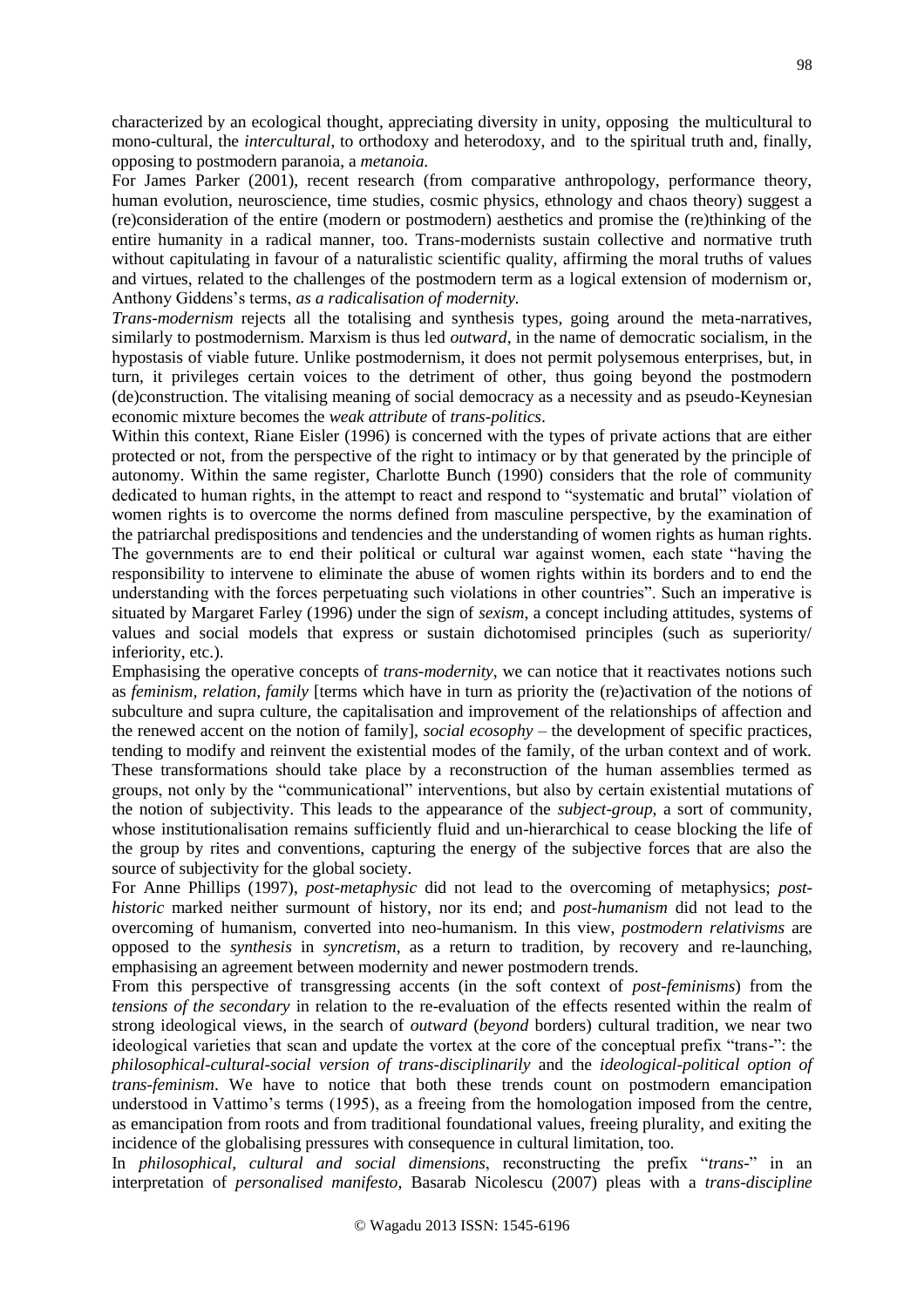*attitude* (an aptitude to maintain a stand; individual or social capacity to keep a constant, immutable orientation regardless of the complexity of the situation or the chances offered by life), for the double traverse of the levels of Reality, by the duality *efficiency-affection*, and considering the gender difference of two types of knowledge: the *masculine* one, of the assembly of Reality levels and the *feminine*, of the levels of perception. According to the manifesto, favouring or disfavouring any element has the unavoidable consequence of the commercial logic, placing *affection* in the light of *efficiency*, which leads to the social marginalisation of woman. The project suggested by the conceptualisation of "*trans*" envisions *social feminisation*, by the reconciliation of the contrary elements, by compromise, plurality and open unity.

*Trans-disciplinarily* remains the personal manner to offer for the prefix "*trans*-" the *meaning of feminised (or even feminising) change*, a plural reaction directed against the severe fragmentation and polarisation characteristic for the inclusive policies, from the perspective of the *ideological-political manifesto*. "*Trans*-" is an inclusive prefix, used to denounce the violations of the gender norms, the discontinuity of the biologic datum and the gender ∕ expression identity. *Trans-feminism* is organized as emancipation movement, counting on a coalition of the feminist politics, to define the *woman* or the *true feminism* (despite the allergy or the resentment found in the east-European space for feminism as yet another ideologically perverted reality). Overlapping the construction of the sociocultural space and the register of sex and gender, the ideology of *trans-feminism* reconsiders gender as social construct based on a physiologic-biological reality. The approach of the doctrine presents *transliberty* in relation to the attempt to recover the model of individual self-definition and an exit from the sphere of medical, religious or political authority, under the incidence of strong (and definitive) social-political constructs.

Nothing new here, to the extent where, following M. Foucault (2007), the techniques of the self are those "that permit individuals to perform, by themselves or with the help of the others, a particular number of operations on their body and soul, on their thoughts, behaviour and manner of being; to become transformed, as well, to attain a certain state of happiness, purity, wisdom, perfection or immortality." In this view, *the body* remains a current topic for the debates concerning the rights, the obligations, the liberties and the limitations (with appeal to refigure the debates around the existing relationships within the limits of modernisation, discipline, traditionalism, liberalism, authoritarianism and nationalism, between the individual and society). This is an imperative (surprisingly) different from the Foucault-ian analysis of the appearance and development of "noso-politics" and modern medicine with social character (or the *social feminism* discussed by Nicolescu, 2007), or, briefly put, of the relationship between *bio-politics* and the emergence of the modern state.

Although modernity recognises the importance of the biological identities and necessities, it disposes freely of the power to exile within intimate sphere and civil society alike as "places" from which the versions of *bio-identity* cannot (re)enter politics. This happens because the birth of politics itself imposes, according to H. Arendt (1999), the total separation of the economic space (the territory of the manifestation for wishes and needs that are biologically co-determined, and for the satisfaction of the needs) from the open space of the political and ethical practices. For Arendt (1999) essential is the process guiding *homo laborans* through the biological life taken into possession with the progressive conquering of the centre of the political scene of modernity. She attributes the transformation and decadence of the public space of modern societies precisely to this primacy of natural life over political action.

## **4. Cultural appeal as a trans-feminist "brand"**

Considered technically a project or a programme unequally spread inside ideologies, feminism is inscribed as a perpetual product of a secondary dynamic of a cultural order, and as production and (re)adaptation of a *double inclusion* or as a *cultural consolidation* of the position of secondary significant in the situations of communication, in discourse, despite de equal status of representation imposed more and more by contemporary social norms. This double inclusion justifies the intersection and the embedding of feminism in the *manner of cultural reaction* within the schemes of unique and hierarchical inclusions, in fact, within a rather equal cultural relation of forces.

If, ideologically, the terrain of feminism seems mined by the theory of the control of the intervention spaces, recognising only the victory of passing from episodic to structural importance, *the cultural*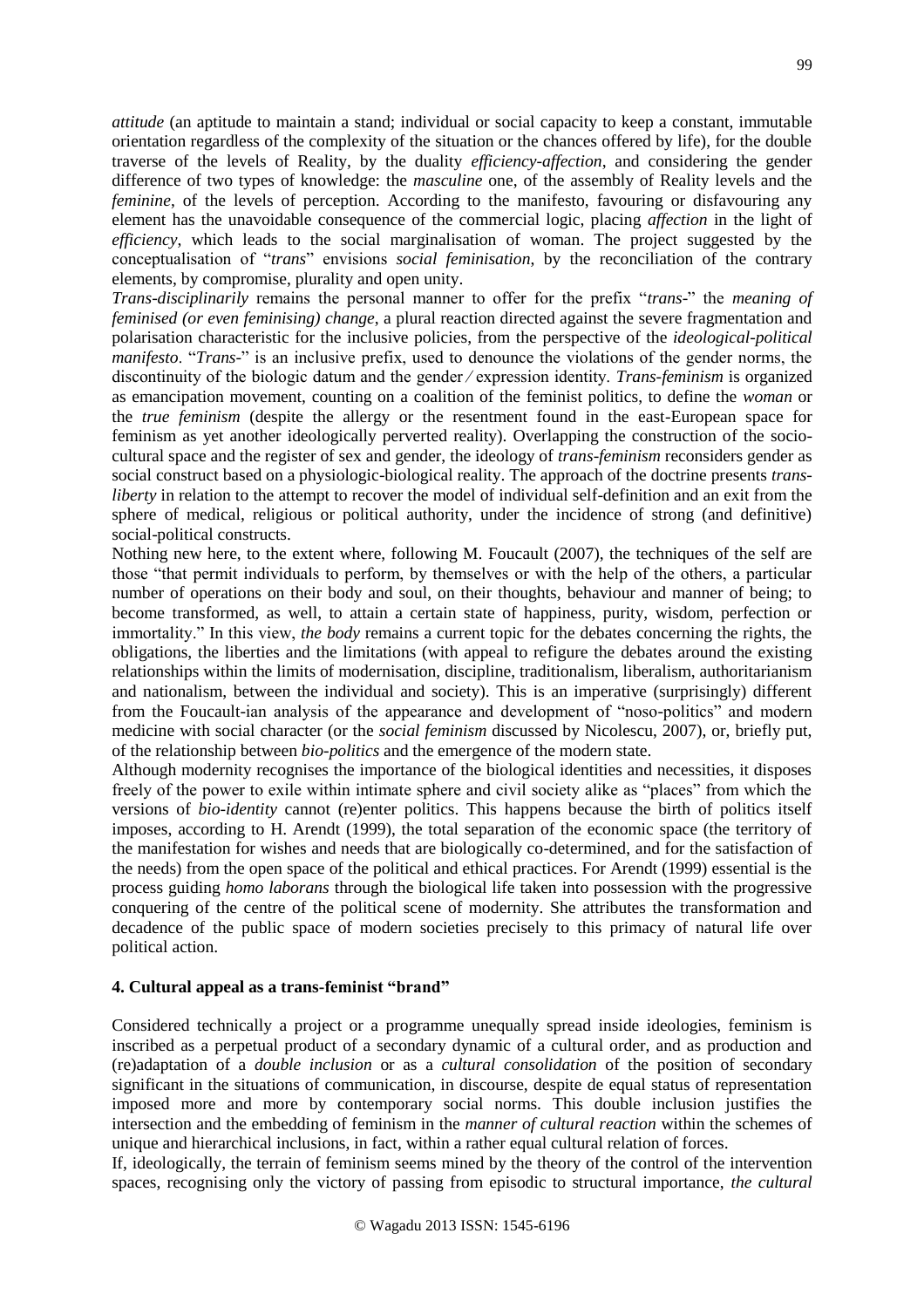*place of the feminism* remains a strongly individualised manifestation. This individualisation is unconceivable though in the absence of a sense of solidarity in front of the same challenges, oppressions, rights violations, and effects of marginalisation. It is an individualisation marked by personal aspects and points of view, but part of a unitary movement of contestation, and part of a network of opposition points. Only in solidarity and within a cultural space feminism can move away from the margin and create a *centre effect*, freed from any tutelary forum, as a *"natural" form*.

The plural referential landmarks of such rule are present in the Romanian space since 1923 trough the constant attempt of the feminist to withdraw *from ideology into culture*, a movement recognisable nowadays, too, in the current, double, feminist option: either *absolute conformity*, or *marginalisation* (secondary place, fragmentation, pulverisation, amorphous state, and lack of "confluence" with society). The situation of feminism in culture shows that the dialectics of difference and fragmentation could derail and modify the implacable traits and the levelling energies of globalisation, massification and postmodernisms, but also the liberal classicising energies of enrolment in the canon. Mary B. Hesse (1980) has already *centred* "the feminist point of view" felt within the cultural space, a reaction sustained by the introduction of personal style, opposed to the impersonal one characteristic for the "androcentric" argumentation, constituting an alternative of "successive science", loaded with "feminine virtues." Proposing to bring back into attention the pressure exercised by meditation on the epistemological turn, Hesse (1980) favours *epistemological reconstruction* and *not deconstruction,* as a marginal mark of the weakening phallocentrism. Thus, a *new epistemology* starts from the useful classifications of objects, materials and processes (and not from the so-called "real categories"), from the relative specific and local (marginal) enunciations of the regularities of the processes (and not from "natural laws ", universally quantifiable). This is a pragmatic type of epistemology and it is neither a feminist expurgation of science, nor deconstructive approach at all costs.

After the experiences of *sex appeal* and *ideological appeal*, feminism reinvents itself as object of manifestation of *cultural appeal*, to the extent where, ideologically, the relationships entertained with modernity and postmodernity too, presupposed a formal ambiguous "agreement" (since the presence of feminism was not at all of consequence in the postmodern debates of the '60s until the '80s). The effort is recognized in the attempt of feminisms to establish a link between the gender differences and the ideological power, with the (voluntary or the involuntary) aim to confer postmodernism a cultural definition of its politics.

Outing postmodernity is overcoming obstacles, the refusal to accept politics as exclusively a part of the masculine public sphere, with implications that prove, according to Linda Hutcheon (1997) that feminism may confer (from *cultural* standpoints) *political value to the cultural strategies of resistance*. On the track of this new epistemology described also by Hesse (1980) there is a consonance with what Z. Bauman (2000) termed by displacement from the epoch of the pre-allocated "reference groups," toward the epoch of "universal comparison." In the cultural space, the destination of the individual tasks of self-construction remains endemic and incurably undecided, thus open to several versions of emancipations, to the personal projects, subjected to numerous and profound change.

Following a novel research of the Romanian weekly magazine *Sex-Appeal* from 1933 (a magazine unfairly ignored in the Romanian space after 1989 by the intellectual stars sustaining one or the other of the masculinising standpoints), we can sustain that the Anglo-American notion of *sex-appeal* was a dynamic presence in the Romanian intellectual realm. It was considered in the pages of the magazine an abuse of the notion, in Stendhal understanding, as a *promise of pleasure* and as "charms spreading around a being, rising by its presence conscious or unconscious desires," all gathered around the essential attribute of *whim*. The publication was mostly unbiased. It protected the journalists by anonymity and also by a dilution of ideas via inserts of astrology, contests and interactive activities. It planned trips: "in the trips organized, each participant is to wear an outfit "speaking" of the humanity of the excursionists, a uniform of good taste and beauty, so that everyone stands out with sex-appeal" (*sic*!). Anyway, the magazine answered the "objectives" of *Sex Appeal League*, discussing "different scientific matters, episodes from the great war, historical novels, poetry and prose, correspondence and various news, book reviews, commercials".

Beyond this exhausting anchoring in *sex appeal*, *cultural appeal* assumes precisely the status of reply, or counter reply hoping to impress by cultural charisma, renouncing the position of perfect objectivity, freeing feminism of the ideological clichés and schemes, and installing the primacy of the